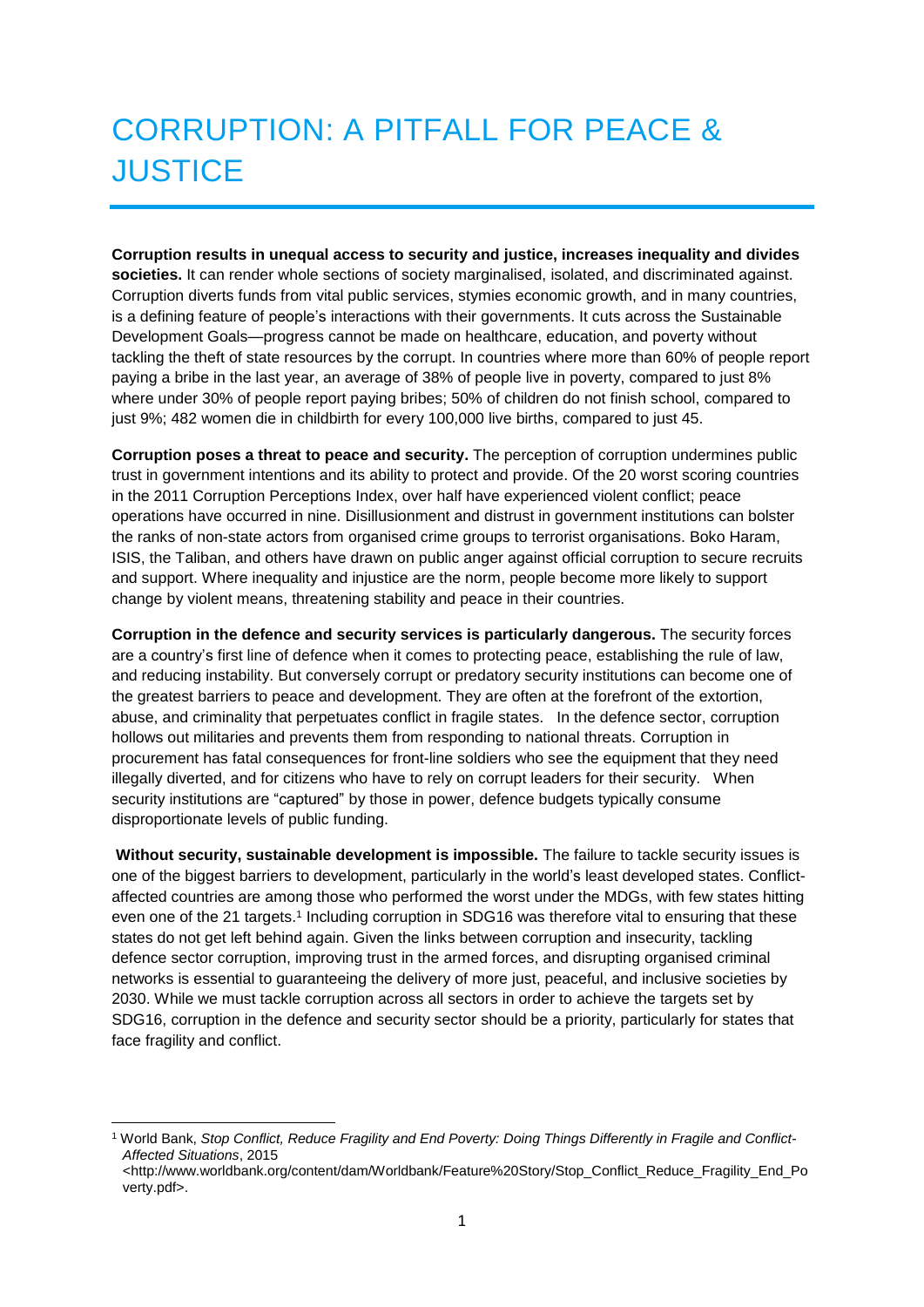## The impact of defence sector corruption on delivering just, peaceful, inclusive societies

#### DELIVERING PEACE

Corruption drives terrorist narratives and recruitment, destroys trust in state institutions, and reduces incentives for peace. Allowing grand corruption to thrive in the defence sector means that states pour resources into militaries that are ill-equipped and poorly motivated. Allowing even "petty" corruption to thrive in the defence sector can be deadly if it allows a car laden with explosives through a checkpoint, airport security procedures to be side stepped, or suicide bombers and illicit arms to cross borders. When corruption levels in the military are high, troops become a key source of smuggling, crime, and abuse.

Anger at corruption, injustice, and normalised violence have been identified as drivers of youth flight into the arms of al-Shabab and the Taliban in Somalia, and Afghanistan.<sup>2</sup> These countries have long struggled with high levels of perceived corruption – in 2015, Somalia and Afghanistan were in the bottom three scoring countries (along with North Korea).<sup>3</sup> This is not a new trend- they have been among the lowest 10 countries scored since surveys started in 2007.

Corruption simultaneously hollows out the establishments that are meant to respond to threats to national security. Research from Transparency International's Defence and Security Programme shows that state fragility is coupled with high levels of corruption risk in the defence sector. The Government Defence Anti-Corruption Index (GI) analyses corruption risk in defence establishments worldwide, scoring countries from A to F. The 15 countries classified as 'high alert' or 'very high alert' in the 2015 Fragile States Index all fell in bands E or F of the Government Defence Anti-Corruption Index, indicating very high to critical levels of corruption in this sector.

These defence establishments are characterised by high levels of nepotism and patronage, which reward loyalty above merit and can dangerously skew the ethnic or political balance of the military. They also suffer high risks of procurement corruption, which often deprives front-line troops of the supplies and equipment that they need to fight. Finally, the vast majority of states in these bands suffer high levels of payment corruption, with ghost armies of fraudulent personnel burdening stretched state budgets, while payment theft deprives soldiers of the means to sustain themselves, pushing them into criminality.

Corruption also threatens the success of peace operations. All of the UN's peacekeeping missions are in countries where defence corruption risks were found to be High to Critical in the GI [see fig. 1]. In addition, major UN troop contributing countries were found to have poor control of corruption in their own forces. [see fig. 2 ] This lack of control has cost lives and undermined missions: in the DRC, peacekeeping troops have been involved in smuggling, and in CAR, peacekeeping troops have been involved in a number of human rights violations. <sup>4</sup> Where troops are seen to be facilitating corruption and crime, operations quickly lose credibility and public trust.

 $\overline{a}$ <sup>2</sup> Mercy Corps, *Youth and Consequences: Unemployment, Injustice, and Violence*, 2015

<sup>&</sup>lt;https://www.mercycorps.org/sites/default/files/MercyCorps\_YouthConsequencesReport\_2015.pdf>. 3 'How Corrupt Is Your Country?' <https://www.transparency.org/cpi2014/infographic> [accessed 20 January 2016].

<sup>4</sup> Human Rights Watch | 350 Fifth Avenue, 34th Floor | New York and NY 10118-3299 USA | t 1.212.290.4700, 'UN: Hold Peacekeepers Accountable for Congo Smuggling', *Human Rights Watch*, 2007 <https://www.hrw.org/news/2007/07/23/un-hold-peacekeepers-accountable-congo-smuggling> [accessed 19 January 2016]; Somini Sengupta and Alan Cowell, 'Chad, Amid Criticism, Will Pull Troops From Force in Central Africa', *The New York Times*, 3 April 2014 <http://www.nytimes.com/2014/04/04/world/africa/asleaders-meet-report-describes-chaos-in-central-african-republic.html> [accessed 14 December 2015].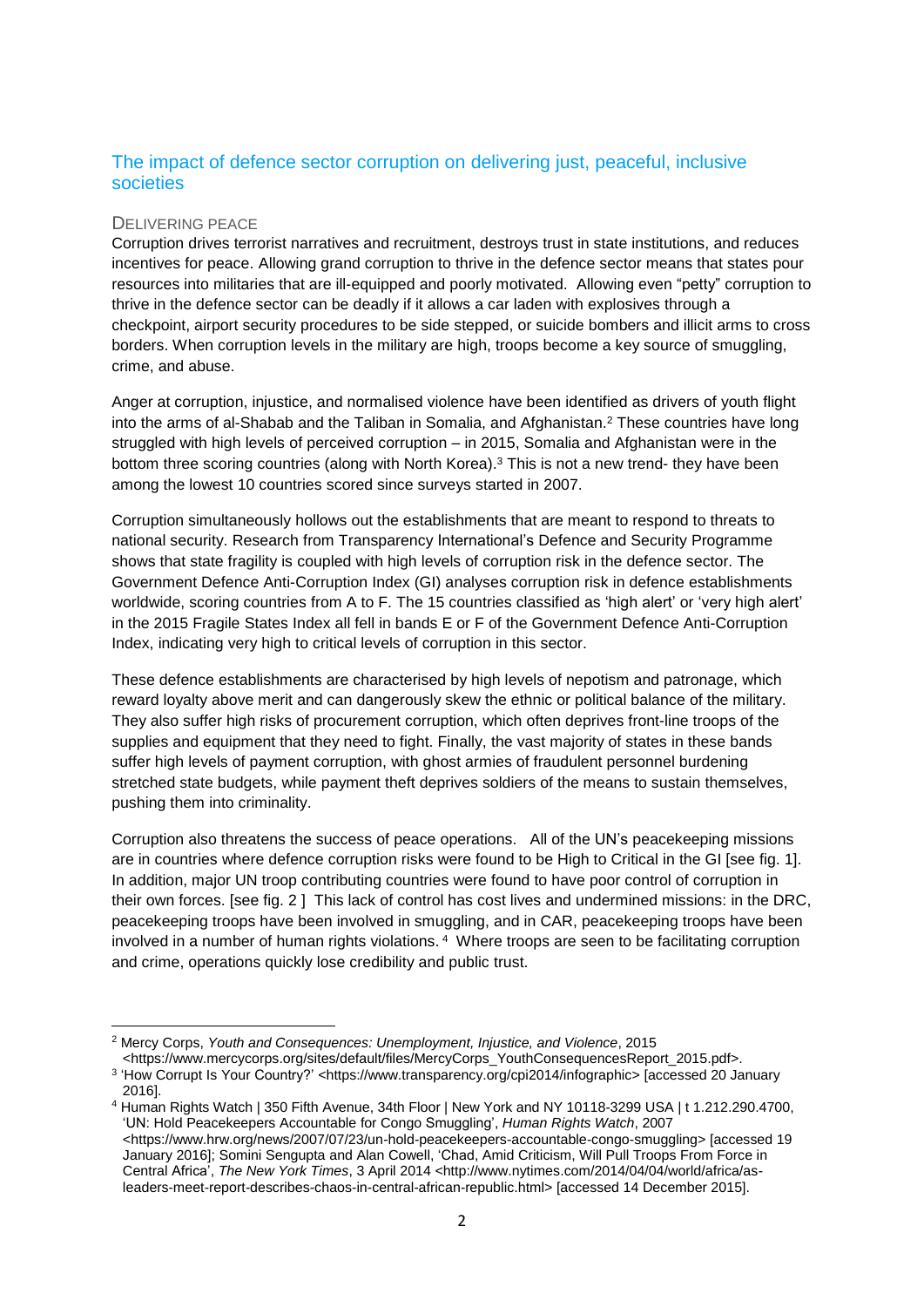Supporting and equipping security services in fragile states without tackling high levels of corruption can fatally undermine success. Failing to break defence sector corruption means that, while the technical capacity of troops might improve, their role as protectors rather than predators is not guaranteed. For example, in Iraq, the international community spent approximately \$20-26bn on rebuilding the army. <sup>5</sup> But systems of civilian oversight and control weren't strengthened in parallel, and corruption levels have remained high. Today, there are reports of troops demanding bribes from innocent civilians in order to avoid detention, while arresting, torturing, and pressuring women to place pressure for bribes on male family members.<sup>6</sup> In addition to hurting public trust, corruption also had immediate implications for the fight against ISIS: there are reports that personnel sold information about military positions, troop numbers, and operation plans to ISIS in exchange for large bribes. Corrupt officials allowed ISIS to raise taxes on Iraqi-held territory, in exchange for a cut of the proceeds.<sup>7</sup>



#### DELIVERING JUSTICE

**.** 

Where police, judicial services, and security apparatus are corrupt, citizens lack the means to access justice and impunity becomes the norm. In the 2013 Global Corruption Barometer, which assesses perceived corruption in eight public services, the police and the judiciary are seen as the two most bribery- prone. An estimated 31 per cent of people who came into contact with the police report having paid a bribe. For those interacting with the judiciary, the share is 24 per cent.

Organised crime thrives where criminals can buy their way across borders, grease the palms of powerful backers, and buy impunity. This is compounded by collusion between criminal networks and security forces, who use their access to arms, checkpoints, border crossings, and transportation to fuel criminal activity.

When organised crime is embedded into a country's security sector, it impedes justice and peace. In Cote d'Ivoire, for example, the UN Group of Experts has cautioned that many of Army commanders, former rebels, facilitate and profit from the illegal exploitation of gold and diamonds in the country, and levy illegal 'protection' charges on legal exports.<sup>8</sup> Non-state militias that support former president

<sup>5</sup> Joshua Keating, 'The Fall of Mosul', *Slate*, 10 June 2014

<sup>&</sup>lt;http://www.slate.com/blogs/the\_world\_/2014/06/10/the\_fall\_of\_mosul\_the\_u\_s\_spent\_20\_billion\_on\_iraqi\_sec urity\_forces\_who.html> [accessed 7 January 2016]; R. Jeffrey Smith, 'The Failed Reconstruction of Iraq', *The Atlantic*, 15 March 2013 <http://www.theatlantic.com/international/archive/2013/03/the-failed-reconstruction-ofiraq/274041/> [accessed 5 January 2016]; '\$26 Billion in US Aid Later, the Iraqi Military Is a Total Disaster', *Mother Jones* <http://www.motherjones.com/politics/2014/09/iraq-army-security-force-billions> [accessed 12 November 2015].

<sup>6</sup> Transparency International Defence and Security - Government Defence Anti-Corruption Index (2015): Iraq assessment, Q.17

<sup>7</sup> Al-Monitor, 'Former Mosul Mayor Says Corruption Led to ISIS Takeover', *Al-Monitor*, 2014 <http://www.almonitor.com/pulse/security/2014/07/iraq-mosul-handing-over-isis-government.html> [accessed 16 September 2015].

<sup>8</sup> UNSC, *Letter Dated 14 April 2014 from the Vice-Chair of the Security Council Committee Established pursuant to Resolution 1572 (2004) Concerning Côte d'Ivoire Addressed to the President of the Security Council*, 14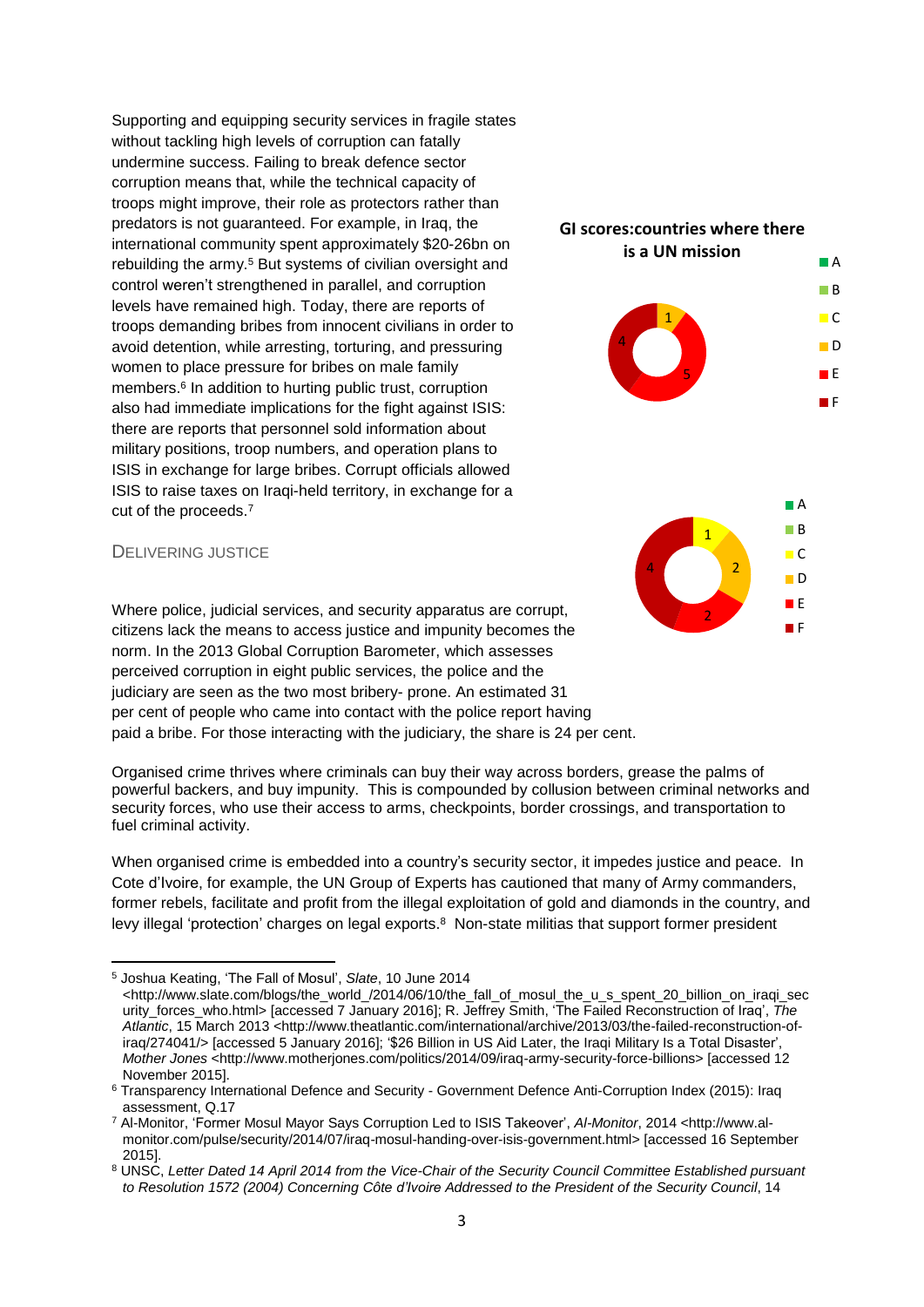Laurent Gbagbo have used Illicit diamond smuggling as a revenue stream to sustain their operations and to buy arms. This had a direct impact on international efforts to build peace in the country - one such smuggling-funded operation led to the assassination of seven United Nations peacekeepers from Niger in western Côte d'Ivoire by a Liberian militia.<sup>9</sup> But because the state's police and military forces are deeply involved in criminal networks themselves, sometimes within the same networks, they allow corruption to flourish.

### DELIVERING INCLUSIVE SOCIETIES

When corrupt elites capture decision-making in their countries, they are able to divert resources towards their sects or allies, widening factionalism and inequality. When personnel are offered privileges, promotions, and power on the basis of loyalty rather than merit, it is a form of corruption that drives factional tensions. This can dangerously skew the ethnic or political composition of government institutions, keep incompetent personnel in important positions, and weaken institutions' professionalism and effectiveness. It excludes large segments of the population from guarantees of justice, security, and development. In a country with extreme levels of unemployment, military service should be an opportunity for people to gain employment with equal opportunities for advancement and success—but corruption excludes and marginalizes those without connections and money.

In Yemen, for example, research by Transparency International Defence and Security found that all senior positions within the intelligence services and the military were filled on the basis of political favouritism and family ties. Military units controlled by members of the family of president Saleh also received preferential treatment, including the bulk of U.S. security assistance to Yemen – indeed, all the US-trained Yemeni units were commanded or overseen by close relatives of Saleh. This led to severe inequities across the defence establishment, and a capabilities rift within the military, with drastic differences between the quality of units and the equipment they received. It also has an impact on peace. The Houthi rebels have drawn on the narrative that the central government is corrupt to secure recruits and draw public support from frustrated populations. And the Yemeni Army, hollowed out by corruption and torn apart by politicization, quickly collapsed when confronted with the Houthi forces.

 $\overline{a}$ 

April 2014 <http://www.securitycouncilreport.org/atf/cf/%7B65BFCF9B-6D27-4E9C-8CD3- CF6E4FF96FF9%7D/s\_2014\_266.pdf>.

<sup>9</sup> UNSC, p. 43.